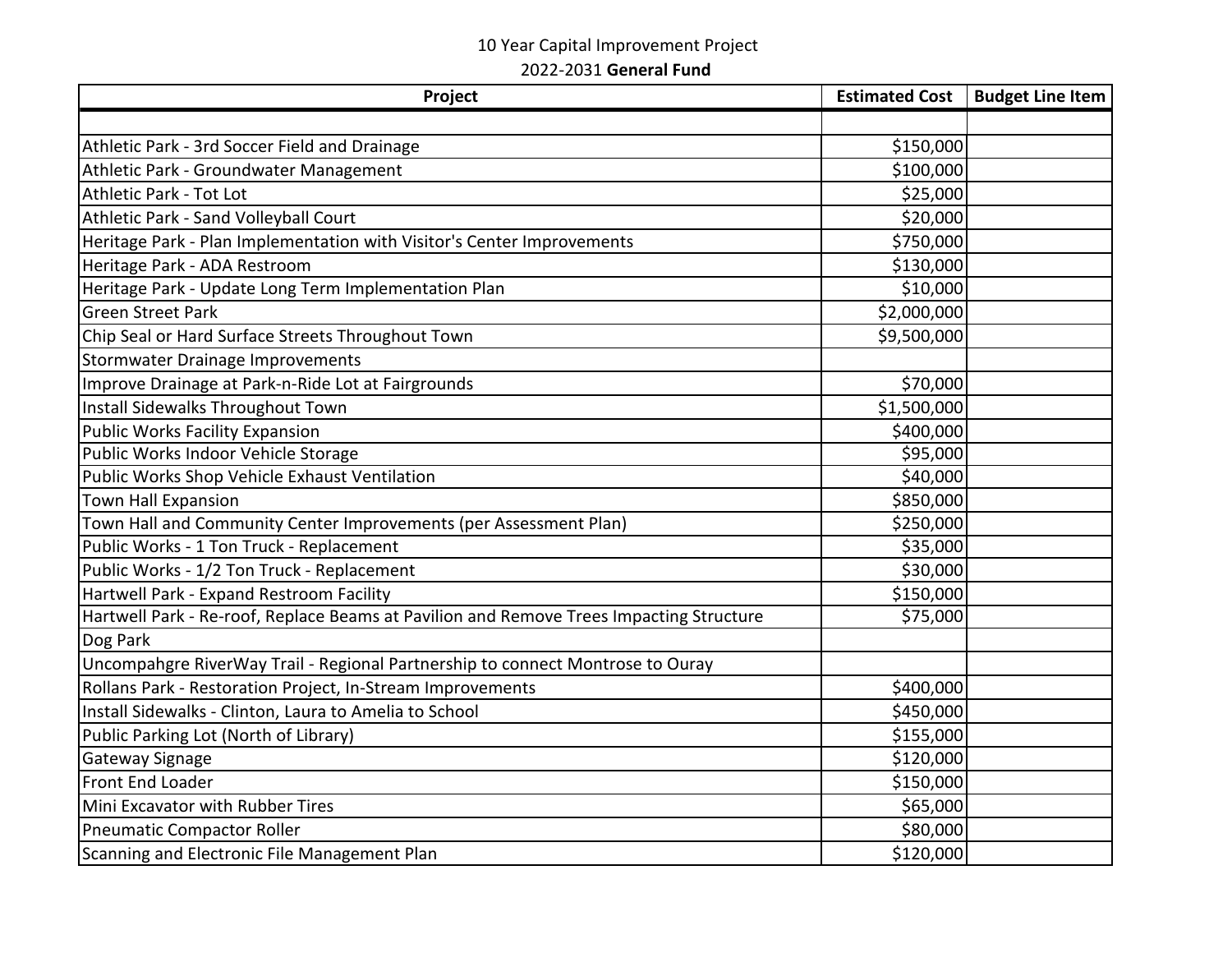## 10 Year Capital Improvement Project 2022-2031 **General Fund**

| Space to u<br>: Arrav<br>solar<br>$-0.0000$<br>∴or<br>. .<br>,,,,,, |  |
|---------------------------------------------------------------------|--|
|                                                                     |  |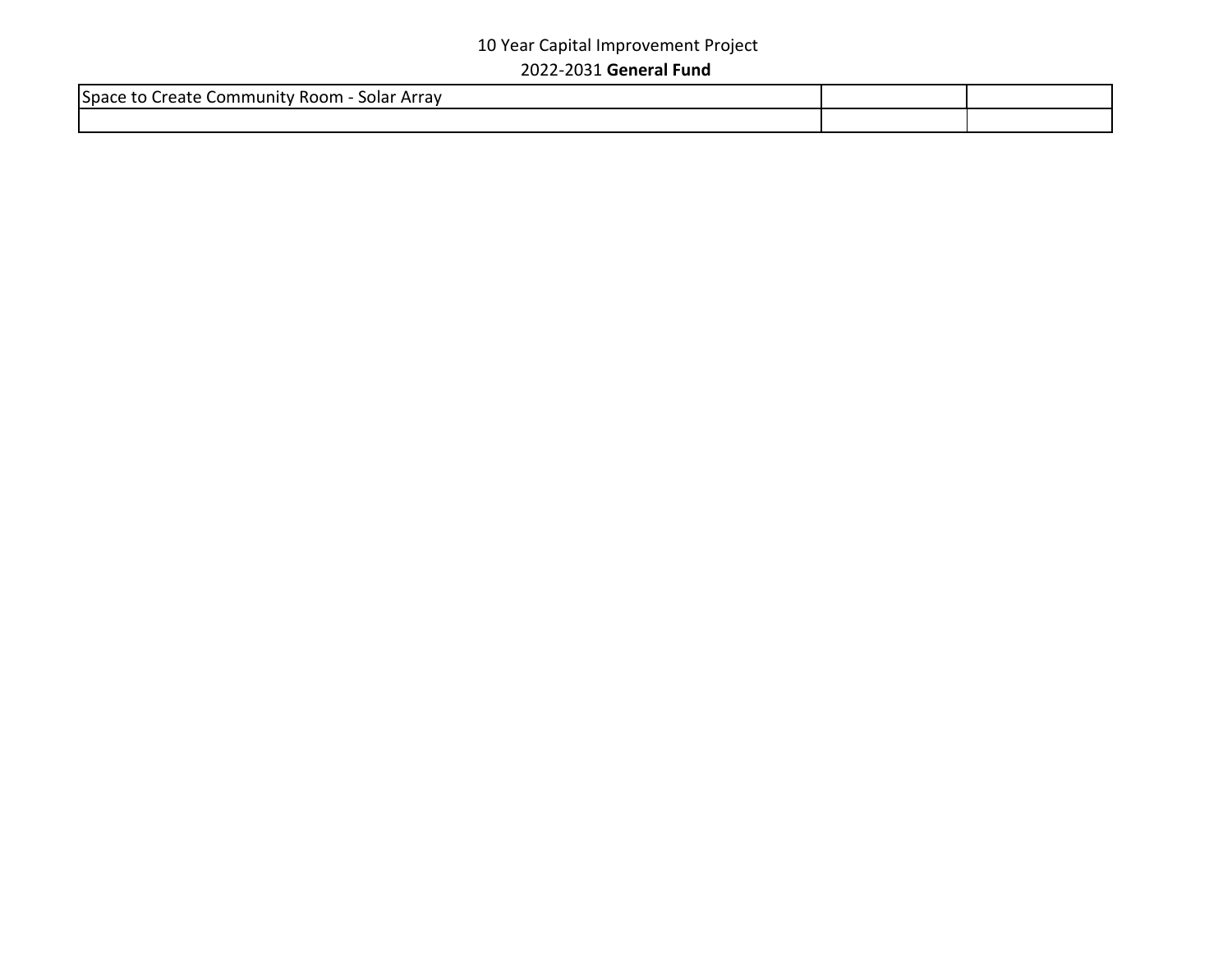## 10 Year Capital Improvement Project

2022-2031 **Water Fund**

| Project                                                   | <b>Estimated Cost</b> | <b>Budget Line Item</b> |
|-----------------------------------------------------------|-----------------------|-------------------------|
|                                                           |                       |                         |
| Third Filter Train for Water Treatment                    | \$500,000             |                         |
| Water Storage Tank Painting (2029)                        | \$300,000             |                         |
| Water Collection System - Piping Ridgway Ditch / Headgate | \$1,500,000           |                         |
| Presedimentation Ponds Improvements and Piping            | \$250,000             |                         |
| Increase Capacity by the Lake Outfall (400' of 12" Line)  | \$45,000              |                         |
| Micro Hydro Construction (2030)                           | \$1,000,000           |                         |
| Develop Hydraulic Model of Distribution System            | \$30,000              |                         |
| Feasibility Study of Expansion of Water Treatment Plant   |                       |                         |
| <b>Expansion of Water Treatment Plant</b>                 | \$1,000,000           |                         |